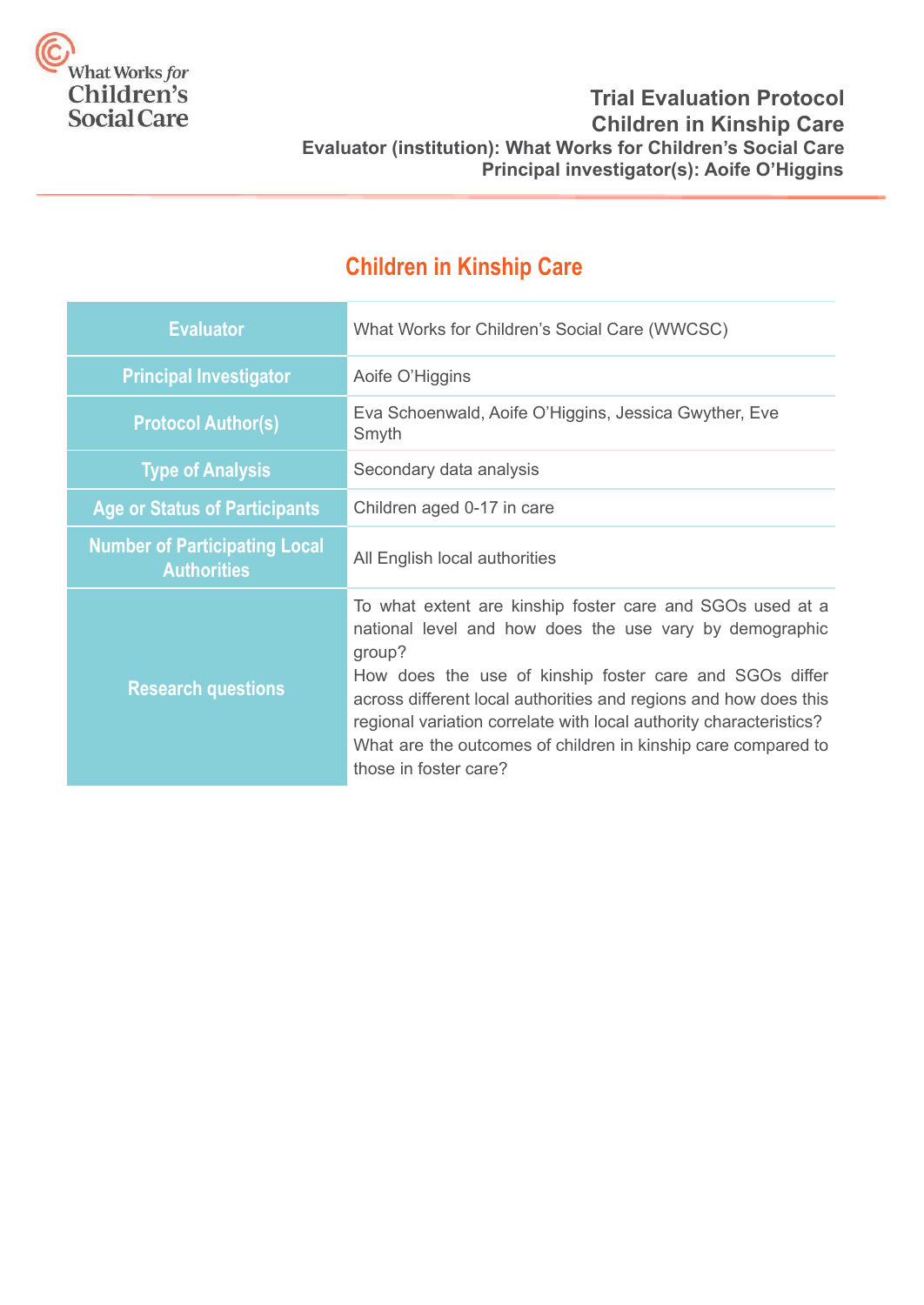# **Table of contents**

<span id="page-1-0"></span>

| <b>Table of contents</b>                | $\boldsymbol{2}$ |
|-----------------------------------------|------------------|
| <b>Background and Problem Statement</b> | 3                |
| <b>Aims and Objectives</b>              | 4                |
| Research questions                      | 4                |
| Scope                                   | 4                |
| <b>Method and Analysis</b>              | 4                |
| Data sources                            | 5                |
| Overview of the use of kinship care     | 5                |
| Variation in the use of kinship care    | 5                |
| Outcome measures                        | 6                |
| Analytical strategy                     | 6                |
| Outcomes for children in kinship care   | $\overline{7}$   |
| <b>Outcome measures</b>                 | 8                |
| Analytical strategy                     | 8                |
| Secondary analysis                      | 9                |
| <b>Ethics &amp; Participation</b>       | 9                |
| <b>Registration</b>                     | 10               |
| <b>Data protection</b>                  | 11               |
| <b>Personnel</b>                        | 20               |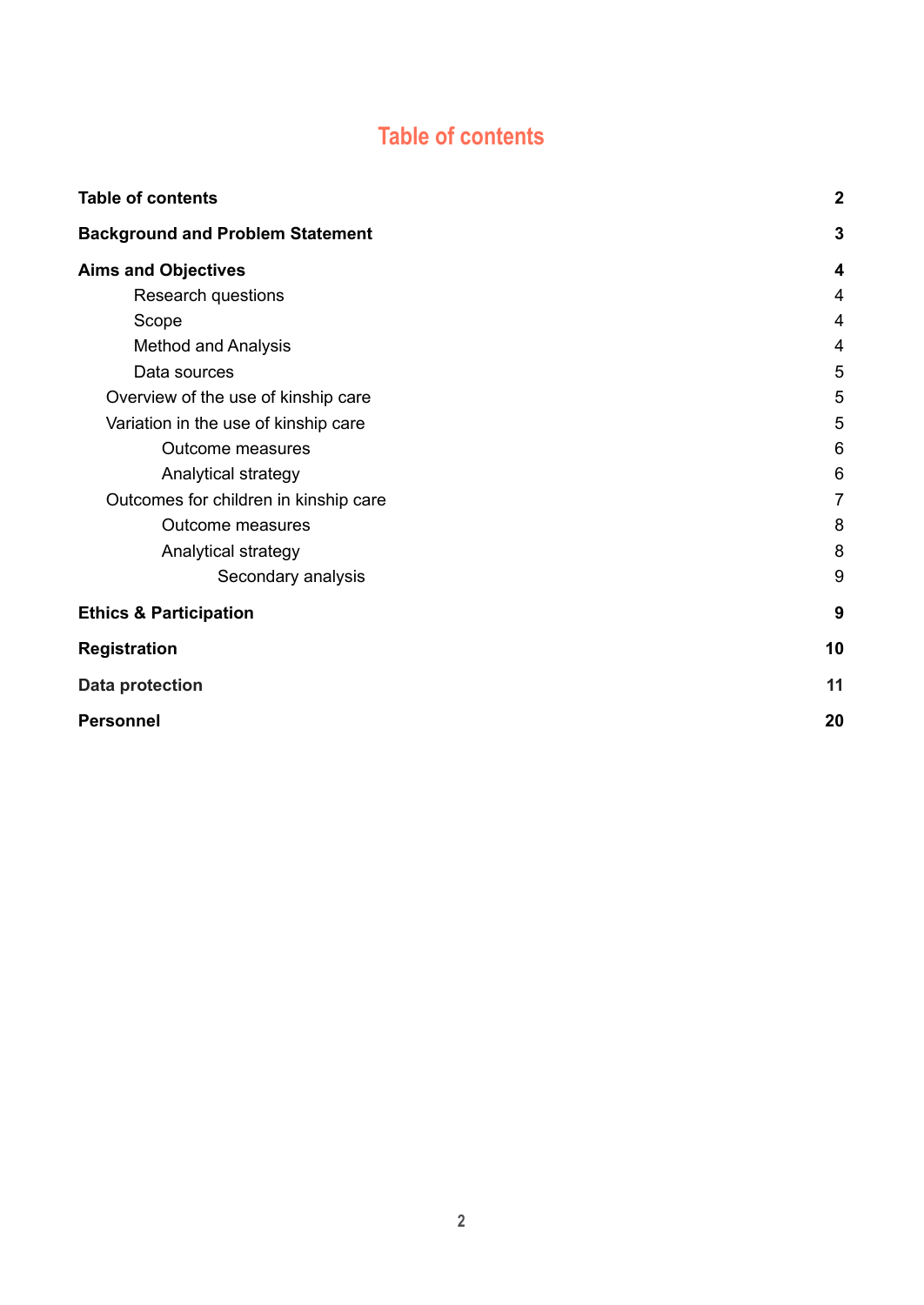# **Background and Problem Statement**

<span id="page-2-0"></span>Kinship care is a form of care that involves children being raised by non-parental family members, such as grandparents, an uncle, aunt, or a close friend of the family. This type of care plays an important role in the wider care system by providing an opportunity for children to live with family members when their birth parents are unable to care for them. Such care arrangements can be made both formally or informally. A formal arrangement either occurs when a child is taken into care by the local authority and then raised by an extended family member / friend or under a private law order whereby a child is placed under a Special Guardianship Order or a Children's Arrangement Order and parental responsibilities are shared between the parents and the carer. Under an informal arrangement made between the parents and the carer, parental responsibility is not transferred and despite legislation requiring informal arrangements to be signalled to local authorities (LAs), it is not clear to what extent LAs are aware of informal arrangements in their area. For the purposes of this analysis we will be limited to looking at formal kinship care arrangements due to the limited data availability on informal kinship care arrangements within the datasets we are focusing on.

Children in kinship care tend to have better outcomes compared to those in other placement types, such as residential care or foster care, for example, lower levels of mental health issues<sup>1</sup> and social and emotional problems<sup>2</sup> and higher educational attainment<sup>3</sup><sup>4</sup>. However, findings are inconclusive, mainly because impact evaluations are rare and estimating the causal effect of kinship care placements is difficult given the decision of which children are placed in kinship care is not random and thus lacks a suitable comparison group. Quasi-experimental impact evaluations have indicated that young people in kinship care experience greater stability, but more evidence surrounding educational outcomes would improve knowledge in this area. In addition, evidence specific to the context of England is lacking. Therefore, the goal of the current project is to utilise the availability of administrative data to carry out a quantitative national overview and answer important questions about this area. We will use descriptive statistics to provide a current national picture of the use of kinship foster care and Special Guardianship Orders (SGOs), where the child was previously looked after<sup>5</sup>. Further, we will analyse the use of kinship foster care and SGOs across different local authorities, how it varies both regionally and over time, and whether this correlates with other individual and local authority level variables. Moreover, outcomes for children in kinship care and children in other types of care will be compared. The research has been commissioned by the Independent Review of Children's Social Care.

<sup>1</sup> Xu, Y. & Charlotte Lyn Bright, C. L. (2018) Children's mental health and its predictors in kinship and non-kinship foster care: A systematic review. Children and Youth Services Review, 89, 243-262.

<sup>2</sup> Winokur, M. A., Holtan, A., & Batchelder, K. E. (2018). Systematic review of kinship care effects on safety, permanency, and well-being outcomes. Research on Social Work Practice, 28(1), 19-32

<sup>3</sup> Selwyn, J. & Farmer, E. Meakings, S. & Vaisey, P. (2013) The poor relations? Children & informal kinship carers speak out. [online] University of Bristol. Available at: <http://www.bristol.ac.uk/media-library/sites/sps/migrated/documents/report.pdf>

<sup>4</sup> Harwin, J., Simmonds, J., Broadhurst, K. & Brown, R. (2019) Special Guardianship: A review of the English research studies. [online] Nuffield Family Justice Observatory. Available at:

[https://www.nuffieldfjo.org.uk/wp-content/uploads/2021/05/Nuffield-FJO\\_Special-guardianship\\_English-research-studie](https://www.nuffieldfjo.org.uk/wp-content/uploads/2021/05/Nuffield-FJO_Special-guardianship_English-research-studies_final.pdf) [s\\_final.pdf](https://www.nuffieldfjo.org.uk/wp-content/uploads/2021/05/Nuffield-FJO_Special-guardianship_English-research-studies_final.pdf)

<sup>&</sup>lt;sup>5</sup> We are unable to look at SGOs that were made where the child was not previously in the care of the local authority due to a lack of data on those arrangements within our datasets.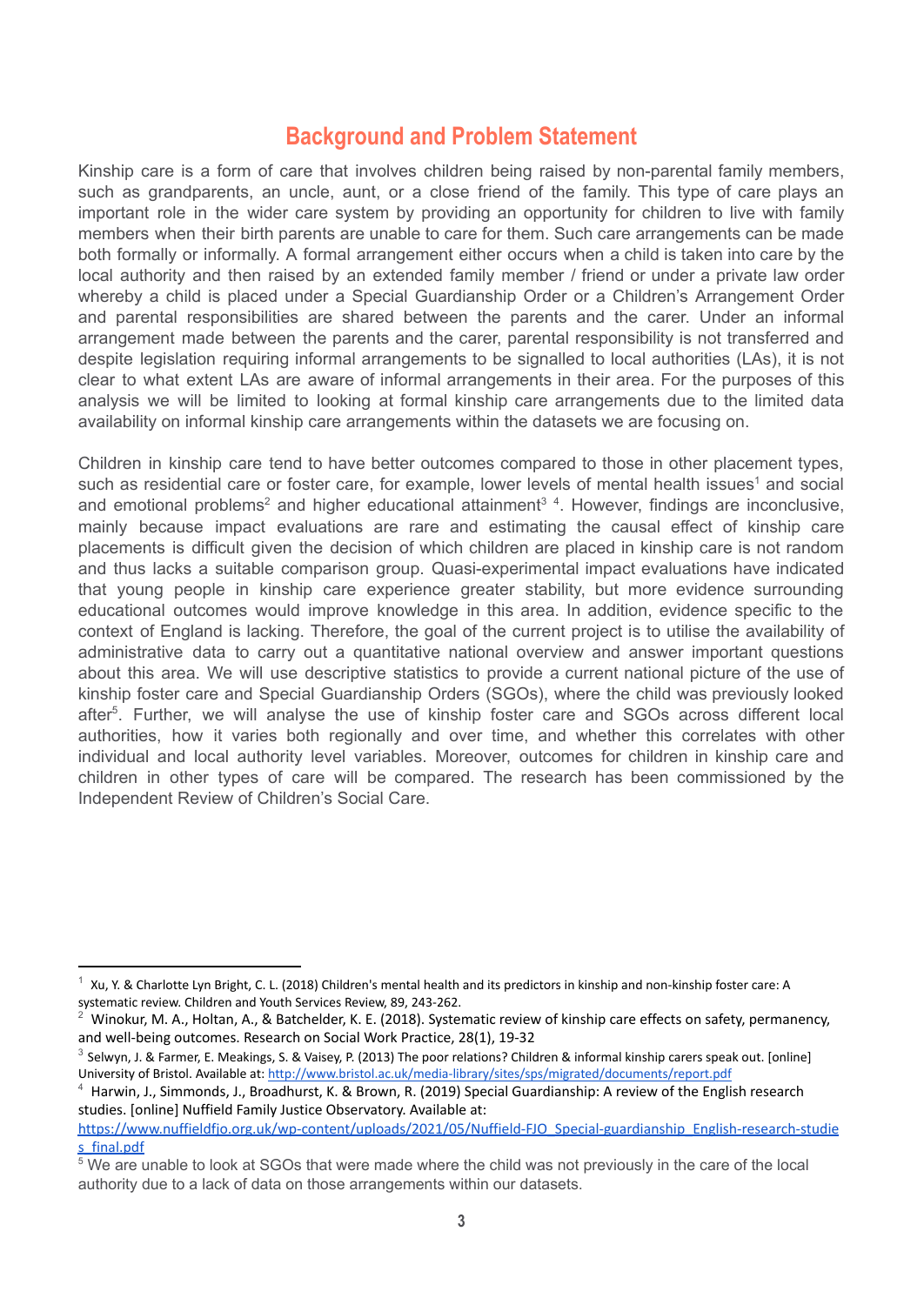# **Aims and Objectives**

<span id="page-3-0"></span>This study aims to improve the understanding of kinship care by providing more quantitative evidence regarding the use of kinship foster care and SGOs both nationally and across local authorities, illustrate how variation in use is correlated with other variables, and compare educational outcomes of children who have experienced kinship care compared to those that have experienced foster care.

## <span id="page-3-1"></span>**Research questions**

More specifically, this analysis will answer the following research questions:

- To what extent are kinship foster care and SGOs used at a national level and how does the use vary by demographic group?
- How does the use of kinship foster care and SGOs differ across different local authorities and regions and how does this regional variation correlate with local authority characteristics?
- What are the outcomes of children in kinship care compared to those in foster care?

## <span id="page-3-2"></span>**Scope**

Our population of interest for the purposes of this analysis are children that are cared for under a Special Guardianship Order (SGO) where the child was previously in care, or under kinship foster care. Due to data limitations, out of scope are children living under an informal arrangement between their birth parents and carers, child arrangement orders<sup>6</sup> and SGOs that were made where the child was not previously looked after. We will also be excluding SGOs resulting from former foster carers from our analysis on kinship care.

We will refer to our two groups of interest (children on SGOs and kinship foster care) using the term 'kinship care'. For the purposes of this protocol, the term encompasses only two forms of care arrangements: kinship foster care, in which a Looked After child is cared for by a friend or relative who has had a formal foster carer assessment (and does not have parental responsibility)<sup>7</sup>; and SGOs awarded by, an intentionally permanent, law order to a carer (who shares parental responsibility) $8$  of a child who was previously Looked After by the Local Authority.

# **Method and Analysis**

<span id="page-3-3"></span>This section will provide more detail on each individual research question. Due to the structure and availability of the data, the methods and analyses vary by research question and are explained in more detail below. Please note that the analysis will be limited to providing descriptive statistics and regression analysis, so will be able to establish correlations but not any causal link between kinship care placements and certain outcomes of interest.

<sup>7</sup> Kinship ([No date]) 'Kinship foster care', *Kinship*, available online at

<sup>&</sup>lt;sup>6</sup> Individual-level data for children cared for under a Child Arrangement Order (CAO) distinguishing between parental or kinship care is unavailable, and therefore excluded from analysis.

<sup>8</sup> Kinship ([No date]) 'Special Guardianship Orders', *Kinship*, available online at [https://kinship.org.uk/for-kinship-carers/what-is-kinship-care/kinship-foster-care/m](https://kinship.org.uk/for-kinship-carers/what-is-kinship-care/kinship-foster-care/) accessed 24 September 2021.

<https://kinship.org.uk/for-kinship-carers/advice-and-support/legal-options/special-guardianship-orders/>, accessed 24 September 2021.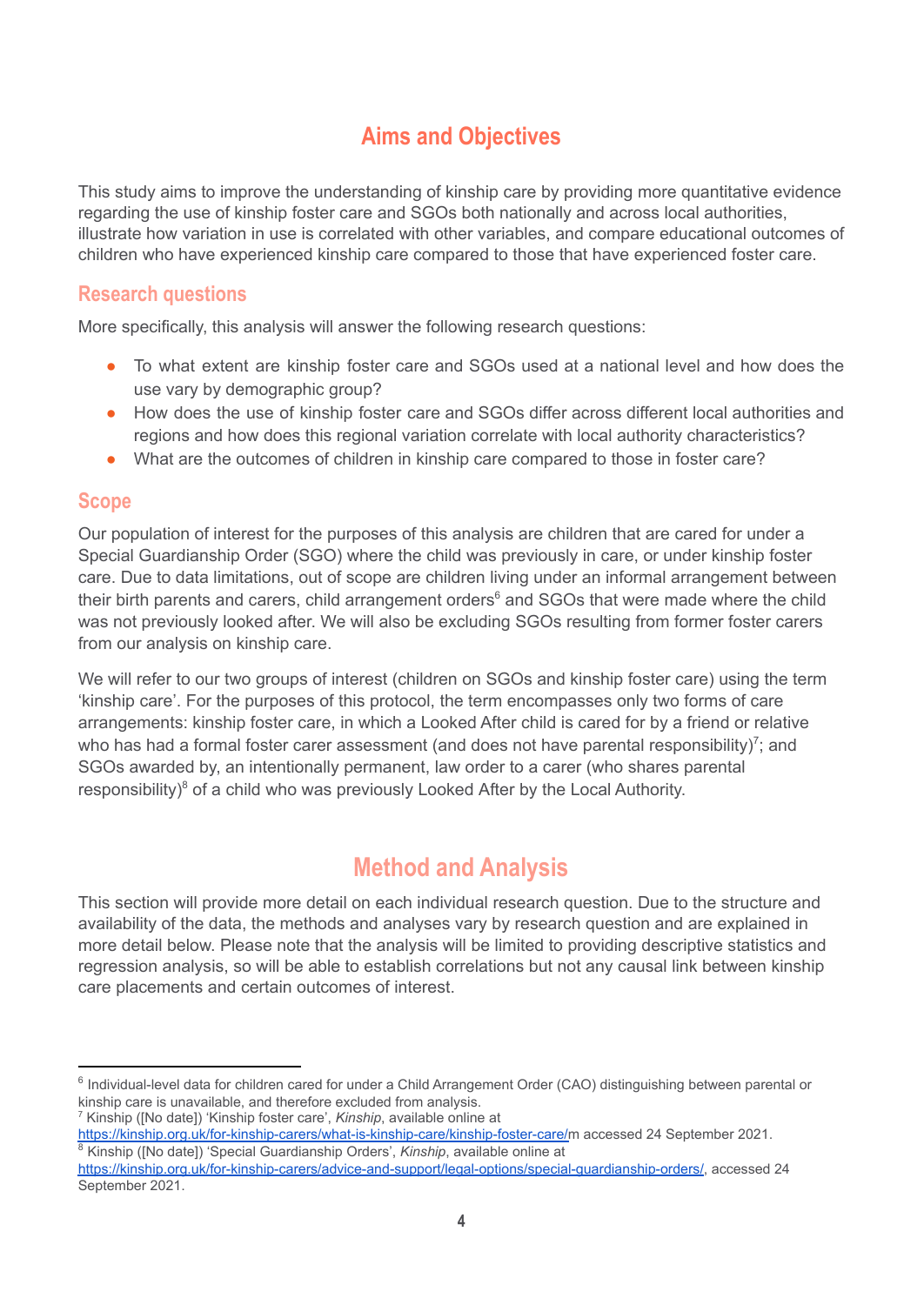## <span id="page-4-0"></span>**Data sources**

We will use individual-level data requested from the ONS' Secure Research Service (SRS) for the analysis. The data requested includes national administrative data on looked after children provided by local authorities to the Department for Education (known as the SSDA903 collection). Annual SSDA903 returns for the years 1998/1999 - 2019/20 are used for analysis in order to compare the experiences of children for multiple cohorts over time. This data provides detail of a child's placements as a Looked After child, and their exit as a care leaver. Data from the children in need census helps to provide comprehensive information of a child's journey into care. Annual schools' census provides further information of a child's characteristics and educational outcomes.

# <span id="page-4-1"></span>**Overview of the use of kinship care**

It is important to understand the current landscape surrounding the use of kinship foster care and SGOs in England in order to make well-informed policy decisions. This analysis strand will use descriptive statistics to provide a national summary of:

- The number of children in kinship foster care and who started to be on SGOs in 2019/20 as a proportion of all children in care
- Summary statistics for SGOs and kinship foster care by demographic such as age, gender, ethnicity, UASC status, SEN type, FSM eligibility, reason for entering care
- Age at entry into care and age at entry into kinship care
- Length of time spent in kinship foster placements
- Number of episodes of care prior to entering kinship care
- Number and type of placements in care after kinship care
- SDQ scores at KS1, 2 and 4 for children in kinship foster placements
- Placement stability (number of placement changes) for children in kinship foster placements
- Rate of reunification for children in kinship foster placements

# <span id="page-4-2"></span>**Variation in the use of kinship care**

The purpose of this analysis is to provide descriptive statistics illustrating how kinship care is utilised by Local Authorities to provide care for children who are looked after. Existing evidence shows that, on average, 13-14% of the 80,000 nationally Looked After children are placed into kinship foster care, whilst 12% of the 30,000 children who cease to be Looked After annually leave under an SGO, with the vast majority in placement with a relative or friend<sup>9</sup>, however evidence on how this varies locally is limited<sup>10</sup>. Furthermore, little current research identifies characteristics associated with Local Authority usage of kinship foster care or SGOs.

In order to gain an understanding of how kinship care is used by local authorities, we will explore regional variation by focusing on:

● How local authorities vary in their use of kinship care (focusing on SGOs and kinship foster care) as a placement option

<sup>9</sup> Office for National Statistics (2020) *Children looked after in England including adoptions*, Reporting Year 2020. [online] Available at: <https://explore-education-statistics.service.gov.uk/find-statistics/children-looked-after-in-england-including-adoptions>

<sup>10</sup> Wade, J., Sinclair, I., Simmonds, J. & Stuttard, L. (2014) *An Investigation of Special Guardianship*, Social Policy Research Unit, University of York; Department for Education: York.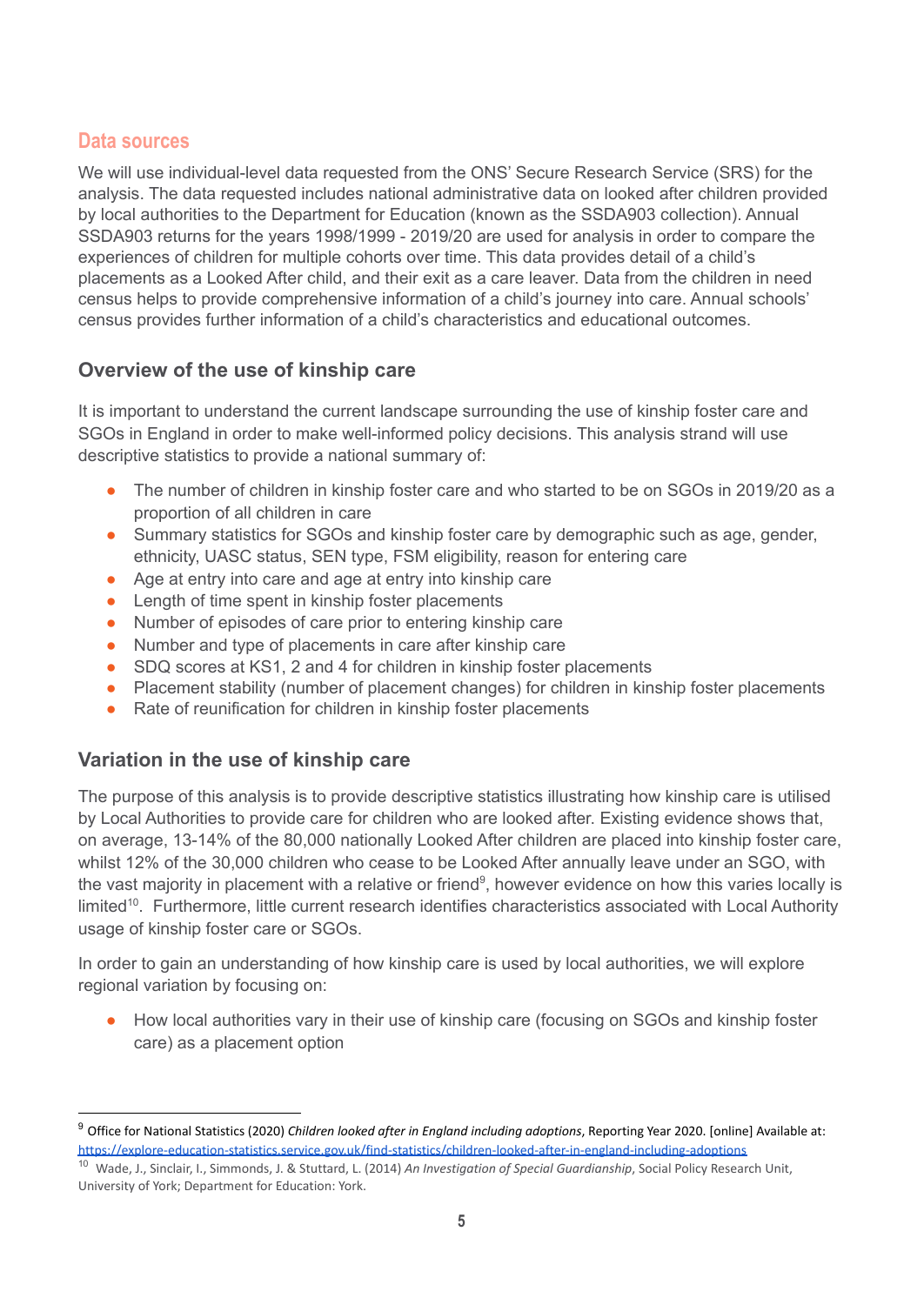● How the use of different types of kinship care correlates with other local authority characteristics

There are limitations to this research which result from data availability, and any findings should be viewed within these constraints.

Furthermore, we note that the financial support Special Guardians receive differs across local authorities. We expect there to be a correlation between the support available to Special Guardians and the use and potential effect on outcomes of Special Guardianship Orders but will not be able to account for this due to a lack of available data on the support arrangements for all local authorities.

#### <span id="page-5-0"></span>**Outcome measures**

The outcome variables will measure the usage of SGOs and kinship foster care placements as a proportion of all children in care and those that ceased to be looked after to be under an SGO out of all children in care for a given year.

### <span id="page-5-1"></span>**Analytical strategy**

Individual-level data will be aggregated to the level of Local Authorities in order to obtain number counts of Looked After Children in each type of kinship care, and their associated share of all children in care within the Local Authority. This will facilitate an understanding of the regional distribution of children in kinship care arrangements, and the types of arrangements in which they are cared for. Regional differences in the use of kinship care will also be summarised visually.

We will examine the characteristics associated with SGO and kinship foster care usage between Local Authorities using regression analysis.

Individual-level variables, aggregated to the level of Local Authority, will identify correlations between the outcome variables and the following factors:

- Average age at entry into care
- Gender
- **•** Ethnicity
- Disability
- IDACI score

In addition to Local authority-level variables:

- Latest Ofsted rating
- LA population breakdown by ethnicity
- LA income deprivation score
- Rate of children looked-after in the LA (per 10,000 children)
- Number of UASC currently in the local authority's care
- Social worker workforce statistics (average caseload, turnover rate)

The regression specification will therefore estimate the correlation between local authority level characteristics and a Local Authority's use of kinship care through the following framework:

$$
y_{lt} = \beta_0 + \sum_{m=1}^{M} \beta_m X_{lt} + \epsilon_{lt}
$$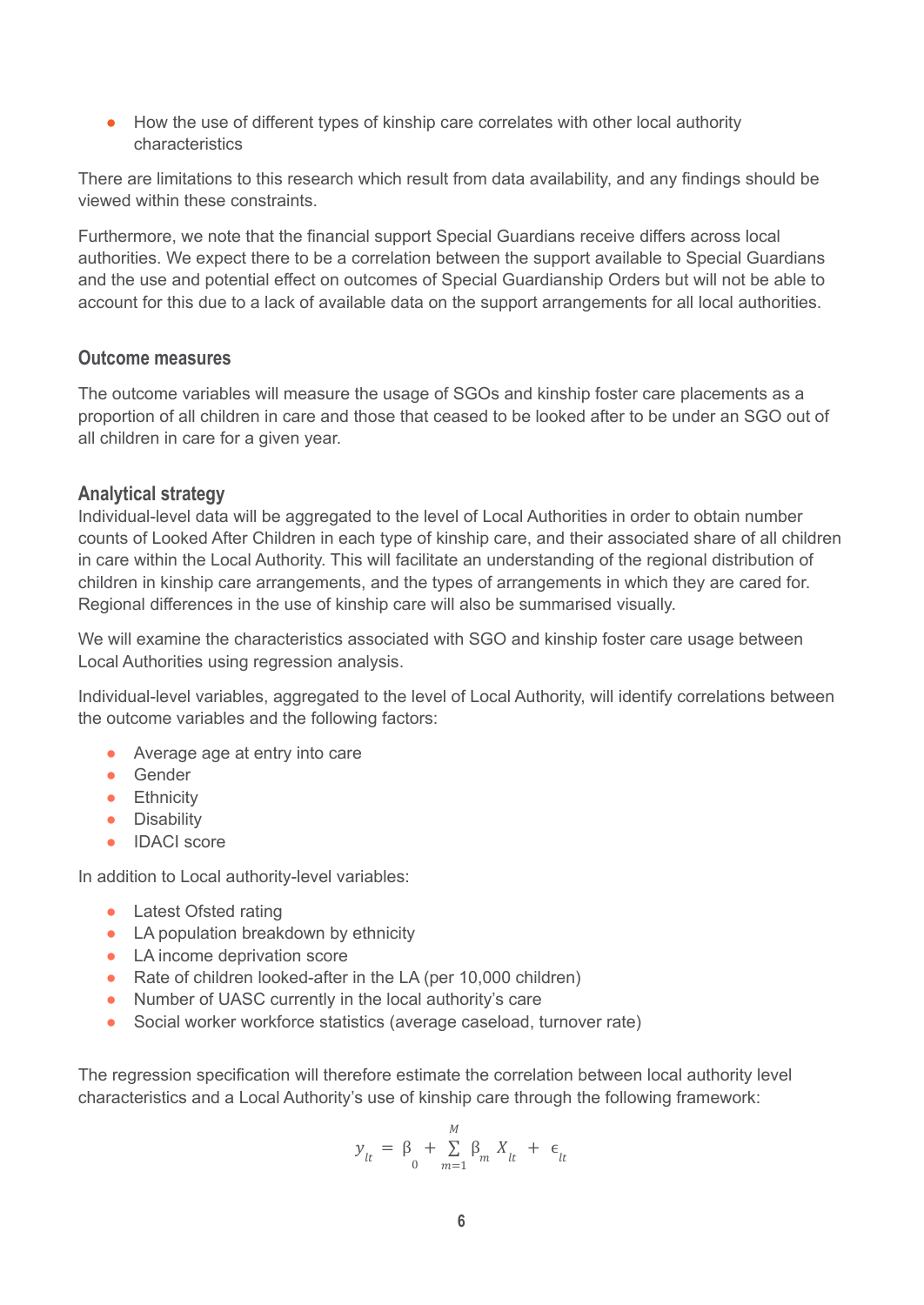Where:

- $\bullet$   $\mathcal{Y}_{lt}$  is a continuous measure of the use of SGOs/kinship foster care usage in Local Authority *l* at time t relative to the number of children in care in Local Authority l and those that cease to be looked after to be on an SGO in year t
- $\bullet$  β<sub>0</sub> is the regression intercept.
- $\bullet$   $X_{it}$  is a vector of M characteristics for *l*, composed of Local Authority-level variables and individual-level variables aggregated to the level of Local Authority<sup>11</sup> in year  $t$  (outlined above).
- $\bullet$   $\epsilon_{lt}$  is the random error term equal to 0 in expectation for Local Authority *l*.

The regression will be run on the sample of children cared for under SGOs or in kinship foster care arrangements separately.

|  | Table 1: Regression analysis for RQ2 |  |
|--|--------------------------------------|--|
|  |                                      |  |

| <b>Population</b>          | Two populations on which the regression will be run separately:<br>Children who started to be cared for under Special Guardianship<br>$\bullet$<br>Orders by relatives or friends in year t, and<br>Looked After children cared for under kinship foster care<br>$\bullet$<br>arrangements at any point during year t                                                                                                                                                                    |
|----------------------------|------------------------------------------------------------------------------------------------------------------------------------------------------------------------------------------------------------------------------------------------------------------------------------------------------------------------------------------------------------------------------------------------------------------------------------------------------------------------------------------|
| <b>Outcome Measures</b>    | The proportion of children in a Local Authority who are cared for under<br>SGOs and kinship foster care arrangements out of all children in care.<br>SGOs: All children who ceased to be looked after who go onto a SGO in<br>year t out of all children in care at any point during year t, including SGOs<br>that began in year t<br>Kinship foster care: all children in kinship foster care in year t out of all<br>children in care in year t, including SGOs that began in year t. |
| <b>Analytical strategy</b> | Ordinary least squares linear regression                                                                                                                                                                                                                                                                                                                                                                                                                                                 |

# <span id="page-6-0"></span>**Outcomes for children in kinship care**

It is important to understand the outcomes associated with experiencing kinship care. Previous research suggests that outcomes differ between children placed in kinship care compared to those in

<sup>&</sup>lt;sup>11</sup> This will be achieved for the population of children cared for under SGOs and kinship care orders within each Local Authority, using mean averages for continuous variables (e.g. age of entry to care), and proportions of number counts for categorical variables (e.g. ordinal groups of ethnic groups).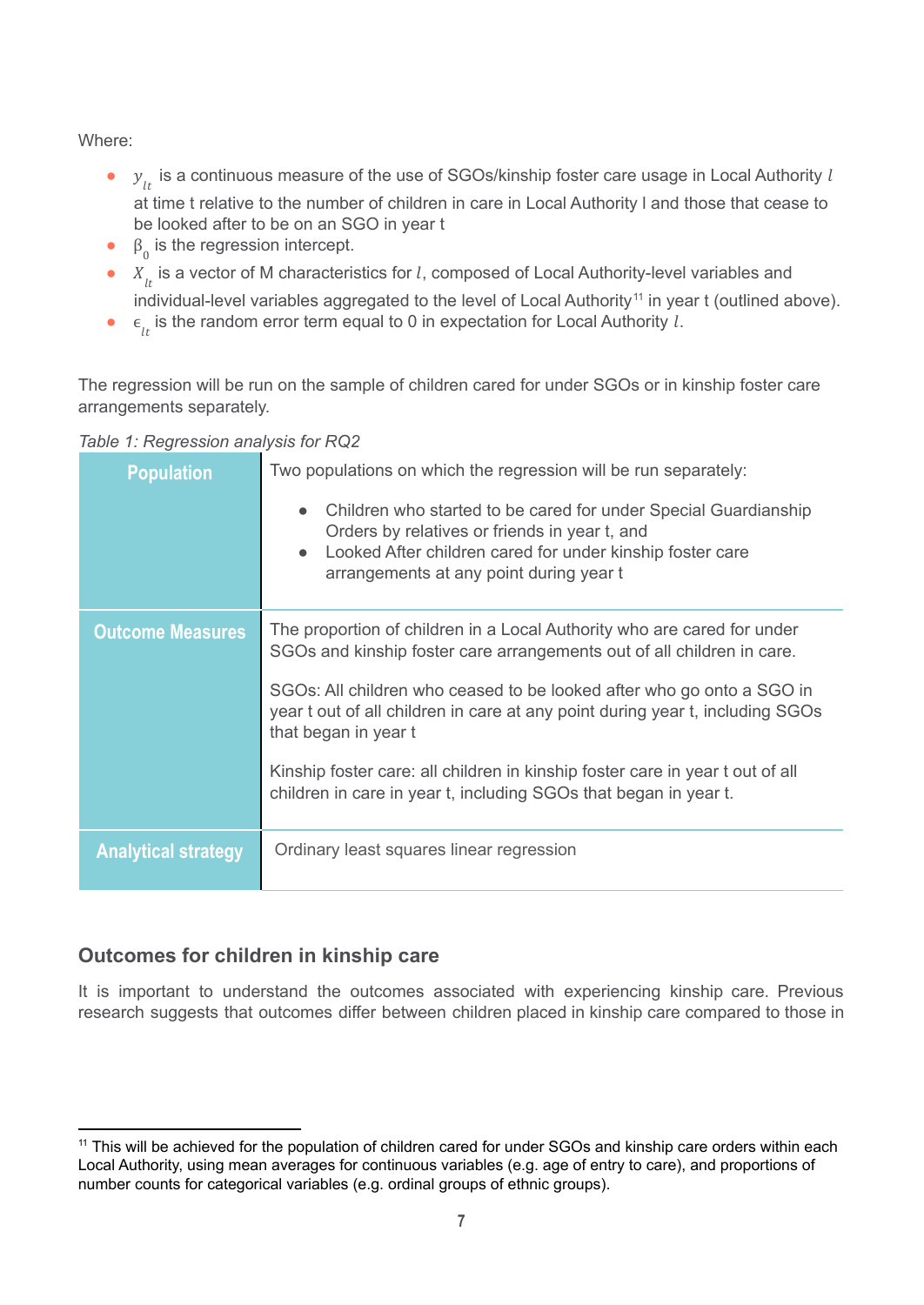other types of placements<sup>121314</sup>. This analysis will widen the evidence base on differences in outcomes for children in kinship care compared to other types of care in the English context.

#### <span id="page-7-0"></span>**Outcome measures**

We will look at educational outcomes for children in kinship care compared to children in foster care. Results will be provided separately for kinship foster care and SGOs to highlight any potential differences within the kinship care population. We will look at the following outcome measures:

- $\bullet$  Educational attainment<sup>15</sup>:
	- KS1 attainment: average points (reading, writing, maths, and overall science; possible range 3-39)
	- KS2 attainment: total points (English, maths, and science; possible range 0-99)
	- KS4 Attainment 8 (pupil's achievement across up to 8 qualifications; English and Maths can be double-weighted; possible range 0-87)
	- KS4 Progress 8 (possible scores are negative and positive around a population mean of zero)
- School attendance at key stage (KS) 1, 2 and 4 (unauthorised absences as a proportion of total possible sessions)
- School exclusions at KS1, 2 and 4 (ever permanently excluded and number of fixed term exclusions)

## <span id="page-7-1"></span>**Analytical strategy**

We will analyse whether specific types of kinship care placement correlate with the outcomes listed above. To increase comparability, we will match children in kinship care with children in foster care using coarsened exact matching<sup>16</sup> (CEM). The matching will be based on characteristics shown to significantly correlate with outcomes in existing research. Once the matching is complete, we will run the following regression:

$$
Y_{i} = \beta_{0} + \beta_{1} K S_{i} + \sum_{l=2}^{L+1} \beta_{l} Z_{i} + \gamma L A_{s} + \epsilon_{is}
$$

Where:

- $\bullet$   $Y_i$  is a measure of one of the outcomes discussed above
- $\bullet$   $\beta_0$  is the regression intercept
- $KS$  is a binary indicator indicating whether a child has ever been in kinship care at the time t of measurement
- $\bullet$   $Z_i$  is a vector of child-level variables shown to be correlated with outcomes

 $12$  Xu, Y. & Charlotte Lyn Bright, C. L. (2018) Children's mental health and its predictors in kinship and non-kinship foster care: A systematic review. Children and Youth Services Review, 89, 243-262.

<sup>&</sup>lt;sup>13</sup> Winokur, M. A., Holtan, A., & Batchelder, K. E. (2018). Systematic review of kinship care effects on safety, permanency, and well-being outcomes. Research on Social Work Practice, 28(1), 19-32

<sup>&</sup>lt;sup>14</sup> Selwyn, J. & Farmer, E. Meakings, S. & Vaisey, P. (2013) The poor relations? Children & informal kinship carers speak out. [online] University of Bristol. Available at: <http://www.bristol.ac.uk/media-library/sites/sps/migrated/documents/report.pdf>

 $15$  Note that educational outcomes will only be available for children in kinship foster care and for children who ceased to be looked after to go on an SGO while they are already of school age.

 $16$  CEM balances treatment and control groups by grouping observations with similar characteristics (where the level of similarity is pre-determined by the researcher) into strata, to identify a treatment effect by comparing outcomes of treated and control groups within stratum. More information can be found here: <https://cran.r-project.org/web/packages/cem/vignettes/cem.pdf>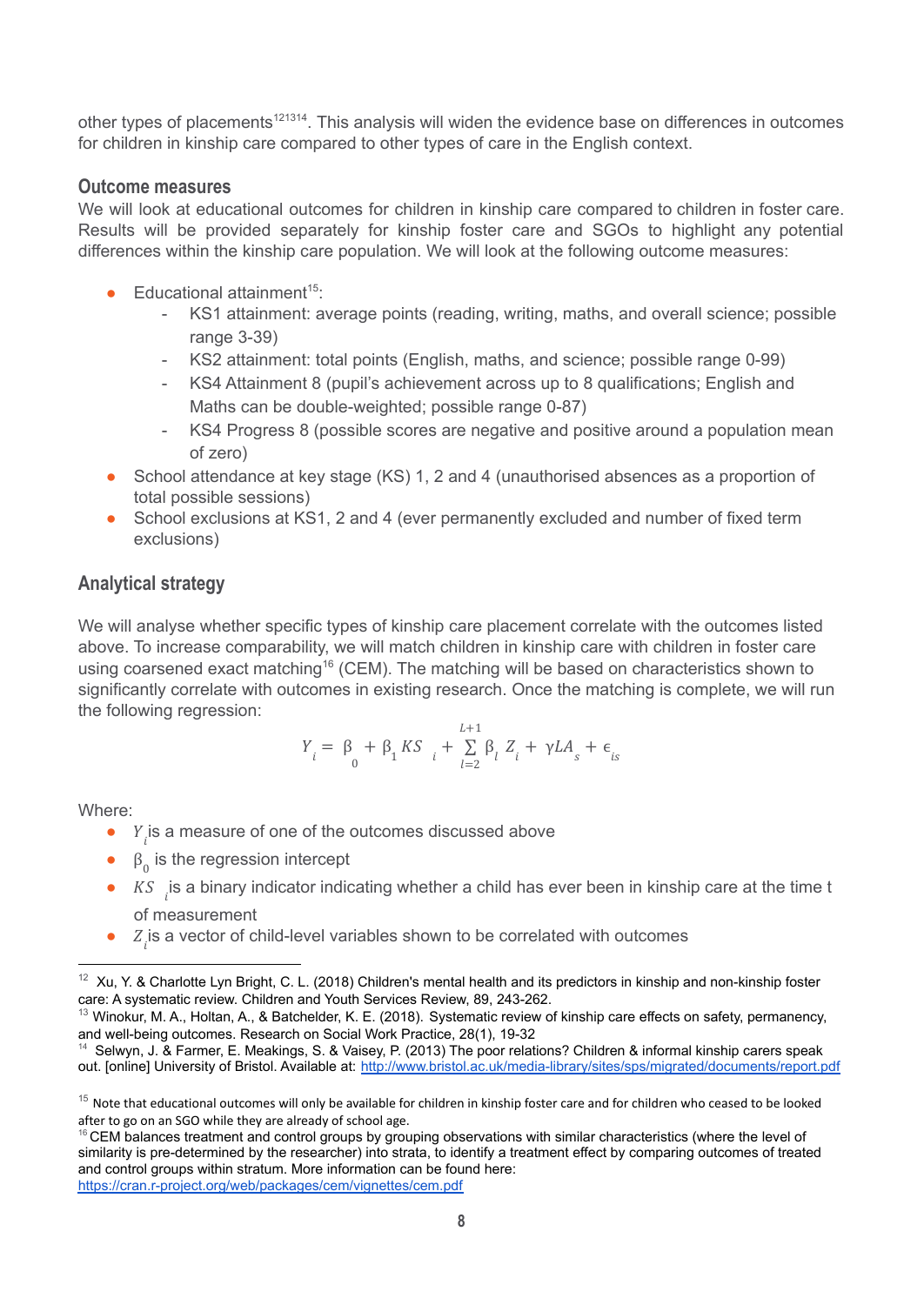- $\bullet$  LA<sub>s</sub> are local authority level fixed effects for the local authority s child i is in
- $\bullet$   $\epsilon$  is the random error term equal to 0 in expectation for child *i*.

We expect to include the following child-level variables under  $Z_{\vec{i}}$ :

- Gender
- **•** Ethnicity
- Special educational needs and disabilities (SEND) type and provision
- Free school meal eligibility
- IDACI score
- Age at entry into care
- Child's category of need at start of care period
- Is child an Unaccompanied Asylum Seeking Child (UASC)
- Home language other than English
- Number of placements until the time of measurement
- School type

#### <span id="page-8-0"></span>**Secondary analysis**

We will run additional regressions looking at interactions between gender and ethnicity and gender and age by including the appropriate interaction terms.

Finally, we will run additional analysis to see how our main estimates change when we account for the share of time in care spent in residential care. We would expect some of the correlations between residential care and outcomes to be stronger the longer a child has been in residential care.

#### *Table 3: Regression analysis for RQ3*

| <b>Population</b>          | All children that turned 18 between April 2018-March 2019 <sup>17</sup> who<br>have ever been in kinship foster care or on SGOs living with a<br>relative/friend, and a matched group of children in foster care. |
|----------------------------|-------------------------------------------------------------------------------------------------------------------------------------------------------------------------------------------------------------------|
| <b>Outcome Measures</b>    | Educational attainment, school attendance, school exclusions,<br>SDQ scores, placement stability, likelihood of reunification                                                                                     |
| <b>Analytical strategy</b> | Matched regression analysis<br>Coarsened exact matching (CEM) of children in kinship care or<br>foster care based on characteristics associated with educational<br>outcomes                                      |

# **Ethics & Participation**

<span id="page-8-1"></span>We believe the research will have important public benefits by providing a national overview of the use of kinship foster care and SGOs, as well as analysis of regional variation and educational outcomes related to this which are informative for policy decision-making. We believe the risk of harm

<sup>&</sup>lt;sup>17</sup> Due to the COVID19 pandemic, data for most educational outcomes will not be available for 2019/20 so we are restricted to looking at the 2018/19 cohort.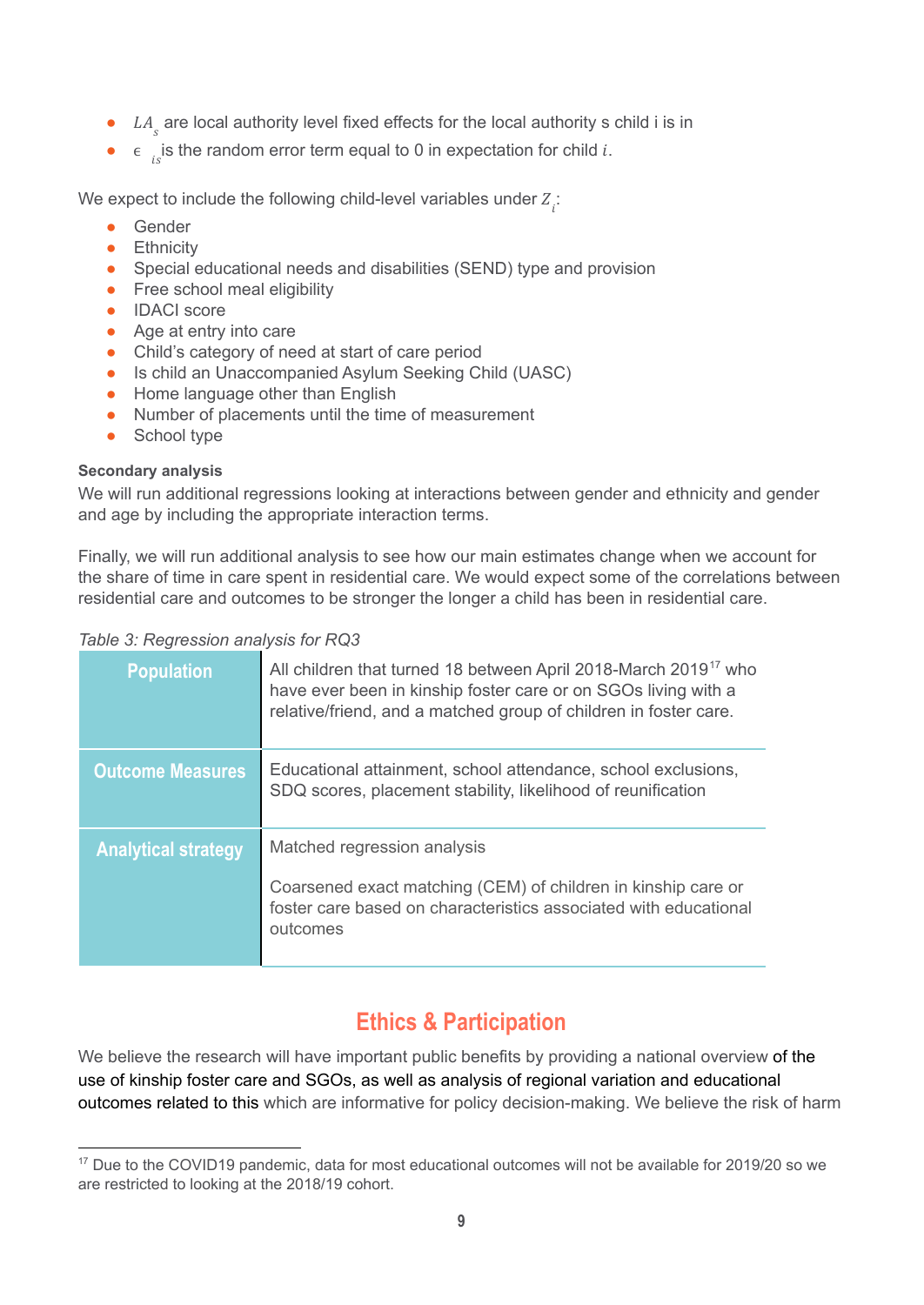from this project is very low. The data used is administrative data which is collected / created in the course of day to day children's social work, and no further collection of data is required. The analysis does not involve innovative technology, denial of service, large-scale profiling, biometric data, genetic data, data matching, invisible processing, tracking or targeting of individuals for marketing purposes. The outputs will be presented as summary statistics and will be checked for statistical disclosure.

The low risk of harm mostly comes from the possibility of harm if the individual were identified (very unlikely) following a data breach (also very unlikely). We mitigate the risk of a data breach by using the ONS' secure research service (SRS). Data will be stored on the ONS' systems. Access to the data will be limited to the project team at WWCSC; all researchers have undergone rigorous data protection training. It is very unlikely that the data requested will enable re-identification because we only ask for the data necessary to undertake the analysis and this contains no "instant identifiers" (e.g. name, address etc) or "meaningful identifiers" (which would allow matching to other datasets with more information).

This project has received approval from the What Works for Children's Social Care Research Ethics **Committee.** 

# **Registration**

The trial will be pre-registered on OSF (Open Science Framework, https://osf.io/) run by the Centre for Open Science [\(https://cos.io/\)](https://cos.io/).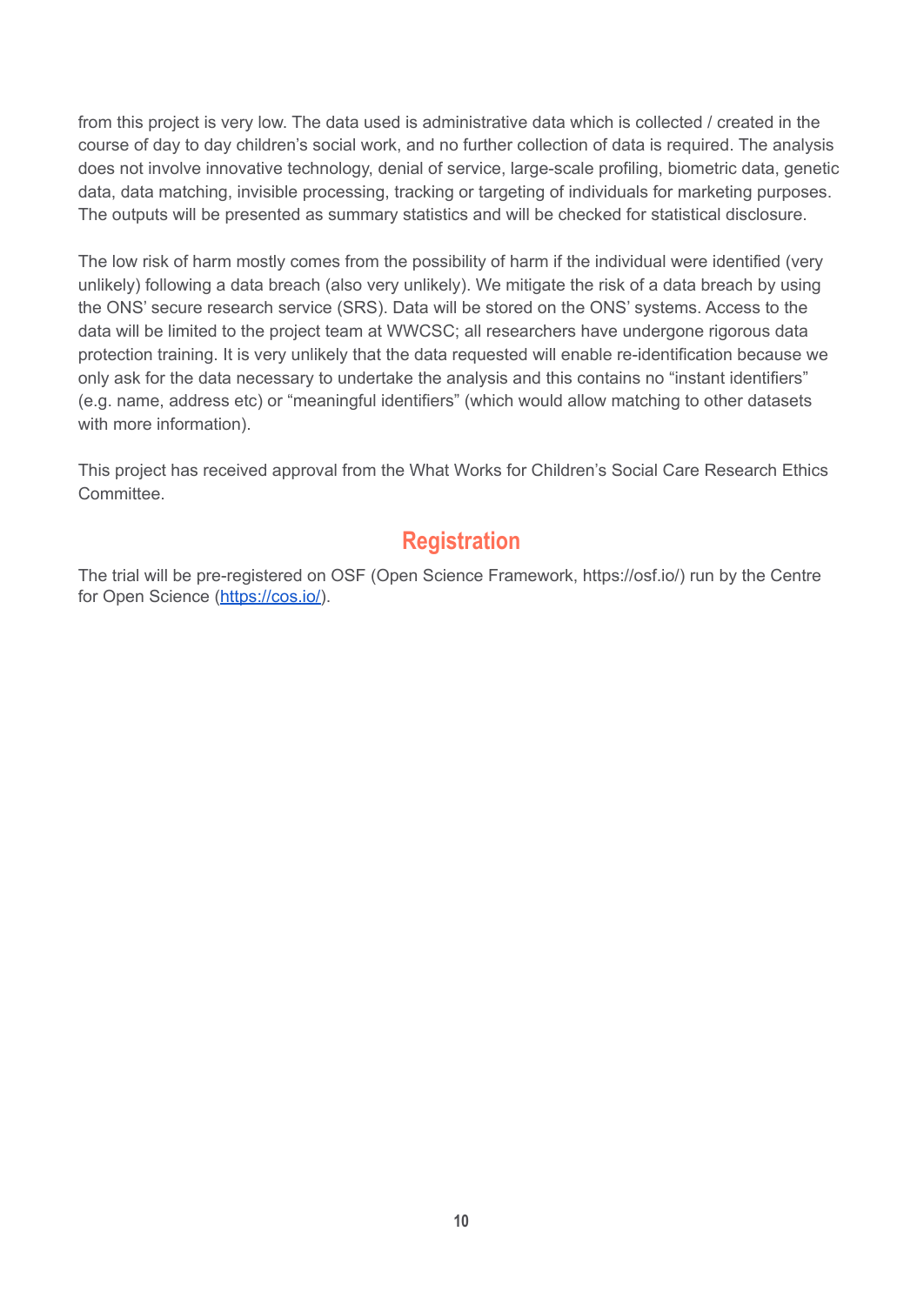# **Data protection**

#### <span id="page-10-0"></span>**Purpose for processing**

The purpose for processing personal data is to conduct research and an evaluation of data in order to improve the understanding of kinship care by providing a national overview, analysing the regional variation in the use of SGOs and kinship foster care and examining the outcome of children who experience kinship care compared to foster care ("Purpose 1")

Another purpose ("Purpose 2") will be to share the findings with the relevant stakeholders so that the results can contribute towards the Independent Review of Children's Social Care and inform future policy decisions in this sector.

Through the processing of data the research is designed to be part of an evidence base to be used for the improvement of children's lives and for the ability to make informed decisions on how children in kinship care should be treated in the future.

Data captured and subsequent findings, within legislative boundaries, will be archived in a manner which will aid secondary analysis of the data to inform further research conducted for the benefit of society and, in particular, societal practices in the children's social care sector ("Purpose 3").

#### 1. **Relationships of parties**

The Independent Review of Children's Social Care in England based in the UK Department for Education ("DfE") is funding the research outlined in this Trial Protocol. WWCSC is working with the DfE on the design and delivery of the research project on behalf of the DfE.

#### **For the alleviation of doubt:**

The DfE shall be the data controller for the duration of the evaluation. WWCSC is acting as a Data Processor on behalf of DfE who are acting as the Data Controller for data processed directly or indirectly for the research activities outlined in this Trial Protocol.

#### 2. **Categories of Data Subject(s) and Personal Data**

| <b>Category of Data subject</b>          | <b>Number per Category</b>           |
|------------------------------------------|--------------------------------------|
| $\triangledown$ Children (aged under 13) | $\equiv$ Annrox 25,000 data subjects |

| UTIMU CIT (ayaa unuar To) | - Applius. Lu,uuu udid subjects                                        |
|---------------------------|------------------------------------------------------------------------|
|                           | $\boxtimes$ Children (aged 13 and over) = Approx. 25,000 data subjects |

#### **Data Categories**

⌧ Pseudonymised Data

#### **GDPR Special Categories**

- $\boxtimes$  Date of birth  $\triangleright$  Emotional Difficulties ⌧ Behavioral Difficulties ⌧ Substance misuse issues ⌧ English Additional Language  $⊠$  **CIN, CPP or CLA Status** ⌧ Borough Council  $\boxtimes$  Medical or health information  $\boxtimes$  Racial or ethnic origin ☐ Sexual orientation  $\Box$  Sex life □ Biometric Data (e.g., fingerprints, facial recognition) ☐ Genetic Data
	- □ Religion / Beliefs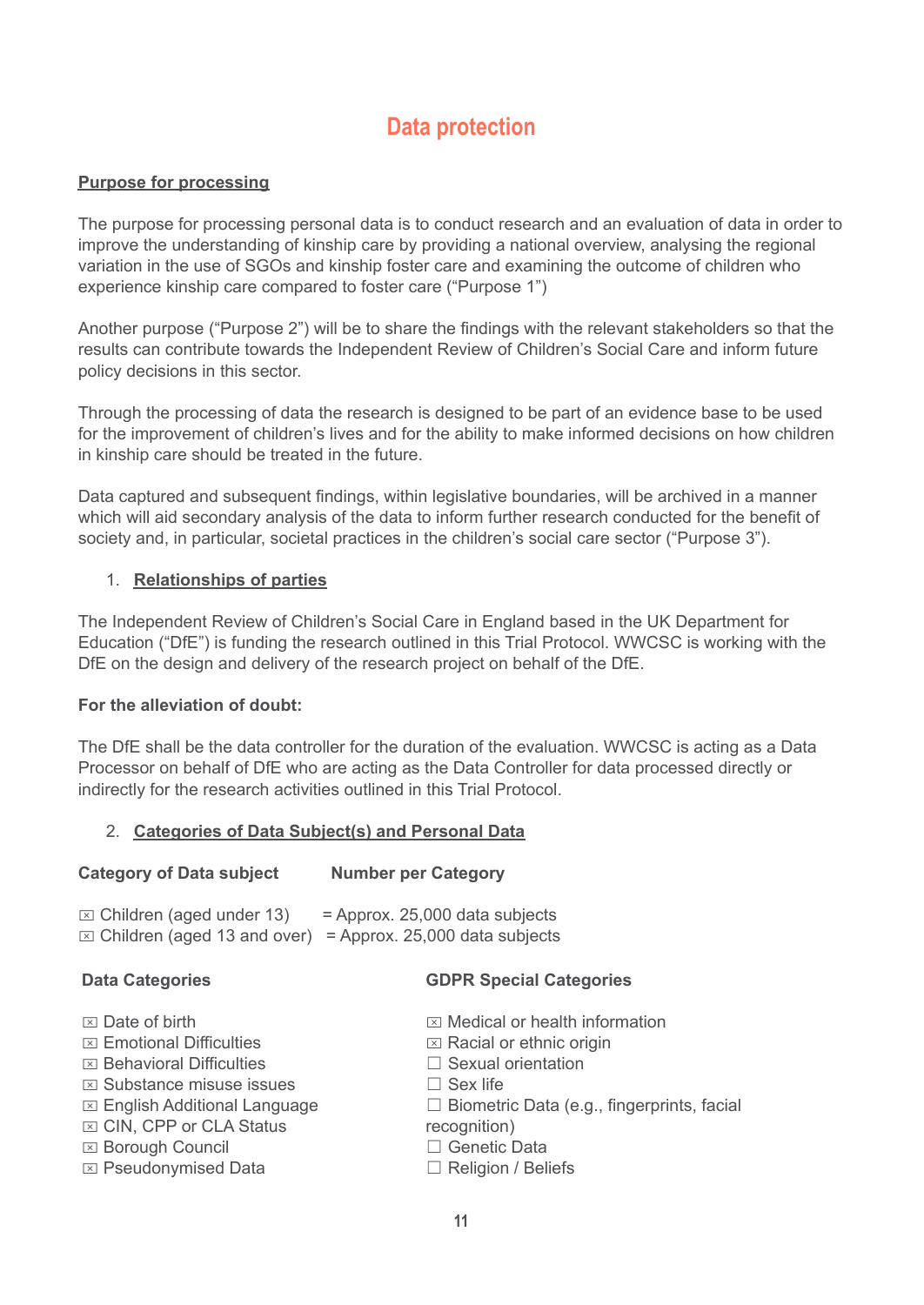### **Sensitive Category Data**

- $\Box$  Political opinion
- □ Trade Union Membership
- $\overline{X}$  Criminal record or offence information
- ☐ Proceedings for any offence committed
- or alleged
- $\Box$  Bank, payment card or tax information

## **School Information**

- ☐ Name of School
- $<sub>x</sub>$  Attendance</sub>
- □ Punctuality
- $⊠$  **Eligibility for Free School Meal**
- ⌧ Academic Achievement
- ⌧ Other Please specify/add:
- $\overline{\mathbb{Z}}$  exclusions.
- $\boxtimes$  Not in Employment, Education or
- Training (NEET) status

## 3. **Method of collection and transfer**

#### **Equality Act - Protected Characteristics**

- ⌧ Sex
- □ Age
- $\boxtimes$  Disability
- ⌧ Special Educational Needs
- ☐ Instances of harm
- $\Box$  Sex life
- □ Gender reassignment
- $\boxtimes$  Pregnancy and maternity

The underlying data used to conduct this analysis consists of data held by DfE. The DfE will not share any data to be analysed directly with WWCSC.

The data required for the analysis will be added to the Office for National Statistics Secure Research Service (ONS SRS) database. The SRS is managed by the ONS following their 'Five Safes' methodology [\(https://blog.ons.gov.uk/2017/01/27/the-five-safes-data-privacy-at-ons/](https://blog.ons.gov.uk/2017/01/27/the-five-safes-data-privacy-at-ons/)).

The 'five safes' methodology maintains the anonymity of the data subjects within the cohort being analysed. Only ONS accredited researchers are allowed to access the data and access is restricted to specific locations and parameters guarding against removal of data from the SRS.

## 4. **Type(s) of dataset**

## **Administrative Data**

- ☐ Baseline
- ☐ Interim
- $\boxtimes$  Longitudinal (anonymised data uploaded to the SRS by the DfE)
- $\Box$  Endline

## 5. **Data Sharing requirements**

The DfE and WWCSC are the data controllers. WWCSC decided to process the data and decided the purpose of the processing, what data should be collected and which individuals to collect data about. The data is collected by the DfE.

## 6. **List of processing activities**

The following is a list of all processing activities involving personal data for the research to be conducted: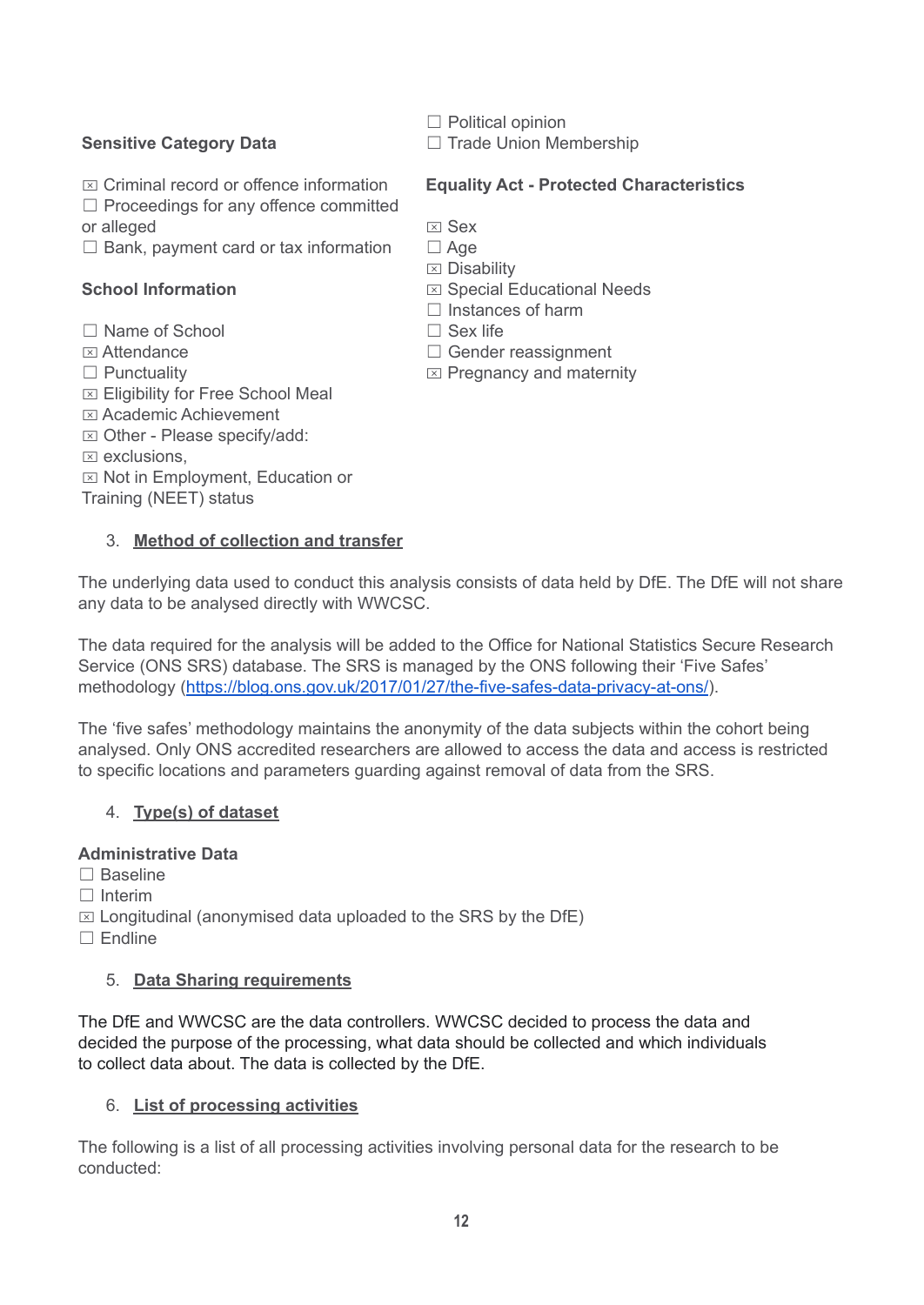- Personal Data to be uploaded in an anonymised format to the SRS.
- To develop an understanding of the use and outcomes associated with kinship care.
- To provide descriptive statistics to provide a national summary of the use and characteristics of kinship care placements
- To predict values which are missing for other observations.
- To establish if there is a link between local authority level characteristics and a local authority's use of kinship care
- To establish if there is a link between educational outcomes for children in kinship care compared to children in foster care
- To augment the research through the use of special category personal data, namely ethnicity, gender and disability within the research conducted.
- To identify administrative data to be shared with WWCSC for the purposes of the evaluation.
- To archive data collected within a central national database held by the Office for National Statistics.

#### 7. **Data Protection Lawful basis for processing**

#### **GDPR Article 6.1**

- □ (a) Consent
- ☐ (b) Contract
- $\Box$  (c) Legal obligation
- $\Box$  (d) Vital interests
- $\boxtimes$  (e) Public task
- $\Box$  (f) Legitimate interests

#### **GDPR Article 9.2**

- □ (a) Explicit Consent
- $\Box$  (b) Employment, social security and
- social protection (if authorised by law)
- $\Box$  (c) Vital interests
- $\Box$  (d) Not-for-profit bodies
- $\Box$  (e) Made public by the data subject
- $\Box$  (f) Legal claims or judicial acts
- $\Box$  (g) Reasons of substantial public
- interest (with a basis in law)
- $\Box$  (h) Health or social care (with a basis in law)
- $\Box$  (i) Public health (with a basis in law)
- $\boxtimes$  (i) Archiving, research and statistics
- (with a basis in law)

#### **Explanation of Lawful Basis**

What Works for Children's Social Care (WWCSC) is acting upon the instructions from the DfE in accordance with Annex K of the Grant Offer Letter to WWCSC, where it is stated that WWCSC acting as a Processor on behalf of the DfE as Data Controller, and the subject matter of the processing "is needed in order that the Processor [WWCSC] can effectively deliver the grant to provide a service to the Children's Social Care sector".

WWCSC is therefore acting under the authority vested upon it by the DfE as its funder which appropriately corresponds to WWCSC conducting its research under Article 6.1(e) of the UK GDPR:

"*Processing is necessary for the performance of a task carried out in the public interest.*"

The point at which analysis for the purposes of research has begun the lawful basis for processing shall be in accordance with GDPR Article 6.1(e), and GDPR Article 9.2(j) and DPA18 Schedule 1 Part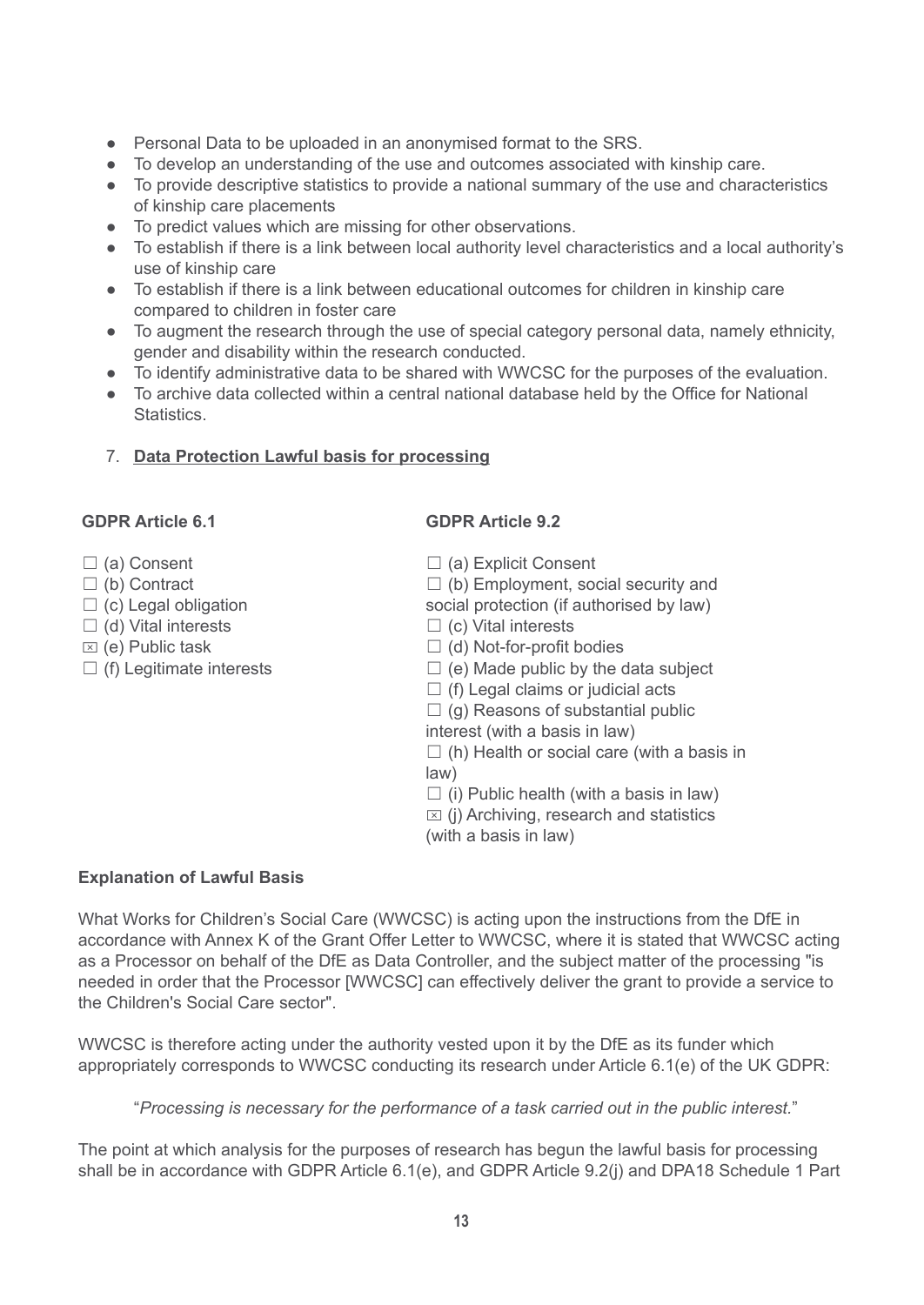1.4(a),(b)&(c) for special category data including data considered to be a protected characteristic under the UK Equality Act 2010.

Upon completion of the evaluation and associated research the lawful basis WWCSC, as sole independent controller, shall rely on, for the purpose of archiving and any subsequent secondary analysis of the data, GDPR Article 6.1(e), and GDPR Article 9.2(j) and DPA18 Schedule 1 Part 1.4(a),(b)&(c) for special category data including data considered to be a protected characteristic under the UK Equality Act 2010.

Data archived within the WWCSC instance of the Office for National Statistics Secure Research Service ("ONS SRS") for the purposes of secondary research on the data within this evaluation shall be non-identifiable data and governed under the UK Digital Economy Act 2017 and the UK Statistics and Registration Service Act 2007.

### 8. **Handling of Data Subject Rights**

- If a Data Subject makes a request to exercise rights under the Data Protection Laws ("**Rights Request**") to either WWCSC or the DfE, the organisation that receives that Rights Request ("**Receiving Party**") shall notify the other within 5 Business Days of receiving the Rights Request.
- Each organisation agrees to carry out any searches and investigations in relation to those systems and records under its control, which may be required in order to enable the organisations to comply with the Rights Request.
- <span id="page-13-0"></span>• The other organisation provides the Receiving Party with a copy of all personal data arising from the searches undertaken at least 10 Business Days prior to the deadline for responding to the data subject.
- The Receiving Party reviews the information arising from its own searches and the information provided to it by the other organisation(s) and determines how to comply with the Rights Request and shall draft a response to the requesting data subject ("**Draft Response**").
- The Receiving Party notifies the other organisation(s) of any steps or actions it needs to take in order to comply with the Rights Request and sends a Draft Response to the other organisations prior to the deadline for responding to the data subject.
- The other organisation(s) provide comments on the Draft Response and confirm agreement to the Draft Response prior to the deadline for responding to the data subject.
- The Receiving Party shall send the Draft Response to the requesting Data Subject on or in advance of the deadline for responding to the Data Subject.

#### 9. **Data protection contact(s) for data subjects**

**Organisation:** WWCSC **Job title:** Data Protection Officer **Name:** James Robson **Email Address:** [dpo@whatworks-csc.org.uk](mailto:dpo@whatworks-csc.org.uk)

**Organisational Contact**

**Organisation:** WWCSC **Job title:** Senior Researcher **Name:** Eva Schoenwald **Email Address:** [eva.schoenwald@whatworks-csc.org.uk](mailto:eva.schoenwald@whatworks-csc.org.uk)

10. **Accuracy**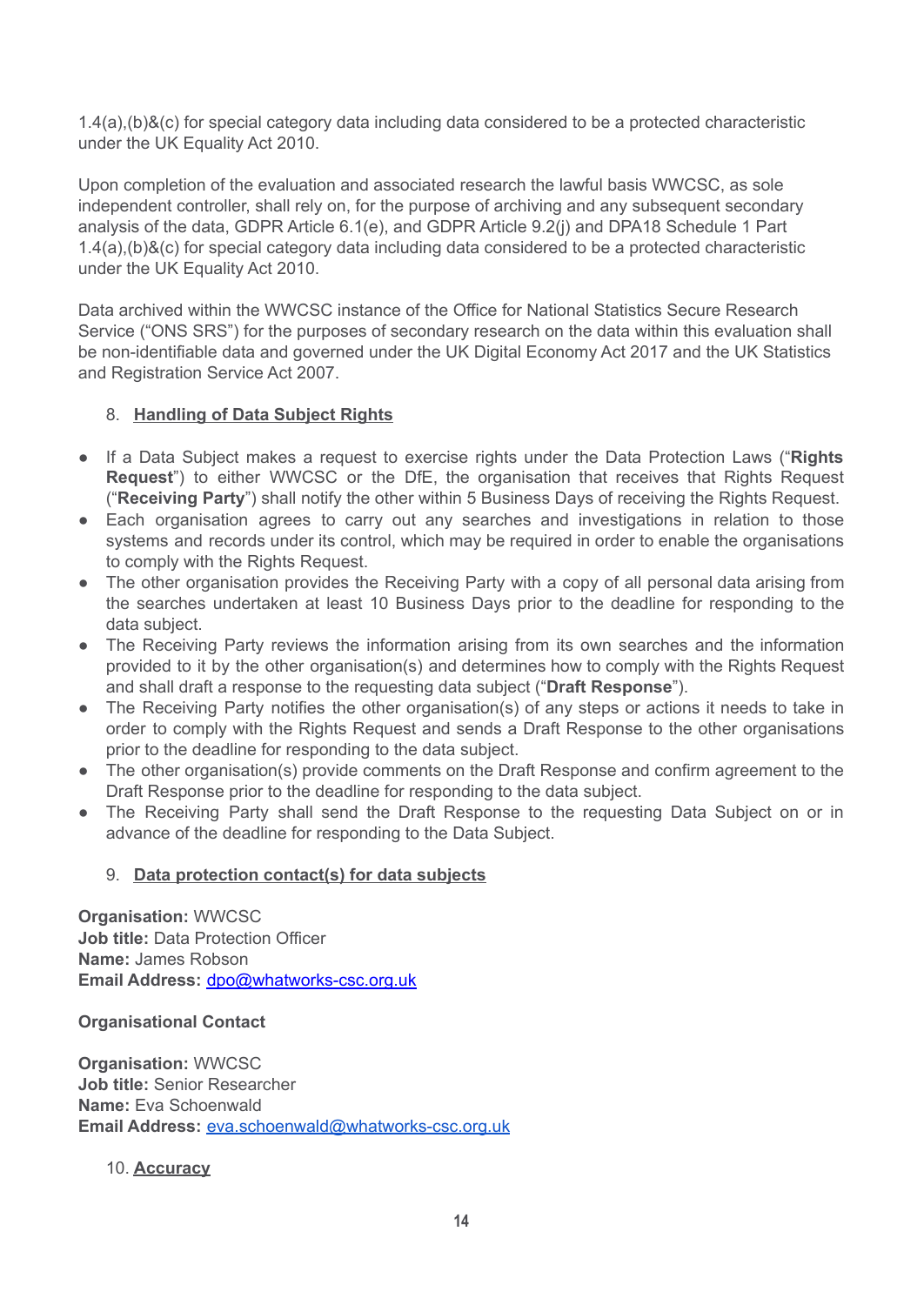The Department for Education shall be responsible for ensuring that the Personal Data collected is accurate and appropriately kept up to date.

### 11. **Security Provisions**

WWCSC and the Department for Education implement appropriate technical and organisational measures to ensure a level of security appropriate to the risk, taking into account the state of the art, the costs of implementation and the nature, scope, context and purposes of processing as well as the risk and varying likelihood and severity for the rights and freedoms of natural persons.

WWCSC and the Department for Education, where possible, reduce or eliminate the identifiability of Personal Data including but not limited to the deletion, pseudonymisation and anonymisation of such data throughout the research.

WWCSC has conducted a Data Protection Impact Assessment (DPI) for the research being conducted. The outcome of this is the risk to the rights and freedoms of data subjects due to the processing of their data for the research is low.

#### 12. **Handling of data incidents and data breaches**

- If WWCSC and the Department for Education become aware of a Personal Data Breach they notify each other within 24 hours of becoming aware of the Personal Data Breach and share relevant information with each other to mitigate the breach.
- The organisation that suffered the Personal Data Breach, whether itself or via a processor that it engaged, immediately uses its best endeavours to end the Personal Data Breach and to mitigate the impact of the Personal Data Breach on data subjects.
- WWCSC and the Department for Education will then work together to establish the level of risk to data subjects which also determines if the Personal data Breach must be reported to the UK Information Commissioner's Office, and if the level of risk is high, report the Personal Data Breach to the affected data subjects.
- Any data incident or Personal data Breach is logged in a breach register which will be held by all organisations as required by the GDPR.

#### 13. **Supervisory authority for project**

The supervisory authority/Data Protection Authority for the processing of personal data as part of this research is the Information Commissioner's Office (ICO) in the UK.

#### 14. **Who has access to the data**

Only WWCSC researchers working on this evaluation will have access to the data. All WWCSC must be ONS accredited researchers to access the data in the SRS.

During the collection of personal data and subsequent research, access to the anonymous Personal Data is managed by the ONS.

Upon completion of the research WWCSC will request the DfE securely transfer the anonymous Personal Data to WWCSC's Data Archive location also in the SRS. This is separate to the SRS location for the research to be conducted.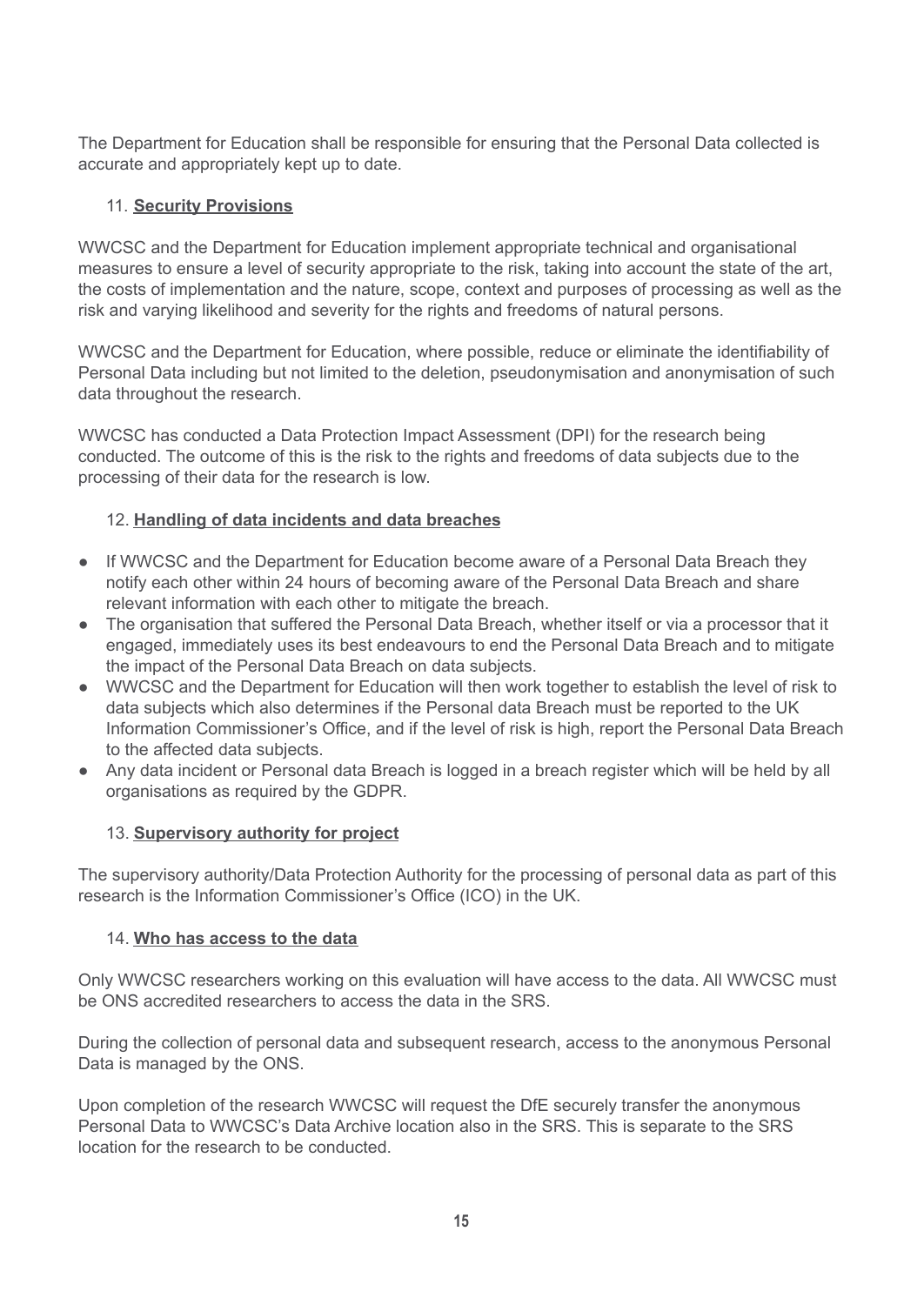The ONS accredited researcher who are also WWCSC employees who will have access to the data once it has been uploaded to the SRS research location will be:

- Aoife O'Higgins
- Eva Schoenwald
- Chris Mitchell
- Jessica Gwyther
- Eve Smyth
- **•** Emily Walker
- Amar Alam

## 15. **Provision of data privacy notice(s)**

The organisation that collects Personal Data and any Personal Data that will be shared with any other organisation for the purposes of the research project is known as the "Collecting Party". An organisation is a Collecting Party when they are collecting personal data directly from a data subject or data subjects, or from a third party who is supplying the personal data to that organisation specifically for the research project.

The Collecting Party is responsible for making sure data subjects are provided a Data Protection Notice (DPN) setting out all of the information required under Article 13 or 14 of the GDPR. Article 13 requires a DPN to be provided to data subjects when the data is collected directly from a data subject(s) and Article 14 requires that a DPN is provided to data subjects when the data is not collected directly from data subjects.

A copy of the Data Privacy Notice is available upon request.

# **Explanation of provision of a Data Privacy Notice:**

For Purpose 1, 2 & 3 WWCSC shall be the Collecting Party. WWCSC has no direct relationship with the Data Subjects and so the Privacy Notice shall be accessible on the WWCSC website next to the link to the project Trial Protocol document.

# 16. **Retention Period**

All data will be processed for the duration of the research project and each organisation minimises Personal Data where it is no longer required. Each organisation only holds Personal Data for a defined retention period outlined in an agreement with them and is responsible for their own secure destruction of the Personal Data they hold. Each organisation requires the other(s) give at least 30 days' prior written notice if they intend to delete any Personal Data before a defined retention period. Each organisation has agreed to notify WWCSC in writing of the confirmation of destruction/deletion of Personal Data processed for the project and has agreed to evidence destruction/deletion to other Parties upon request at the end of the defined retention period.

## **Defined Retention Period and Destruction**

The current license grants WWCSC access to the data until July 2022. The delivery of the final report is scheduled for January 2022. Data, including personal data will be archived by the Department for Education for one year after the delivery of the final report. Therefore the instance of the location within the SRS WWCSC uses for the project will be deleted by January 2023.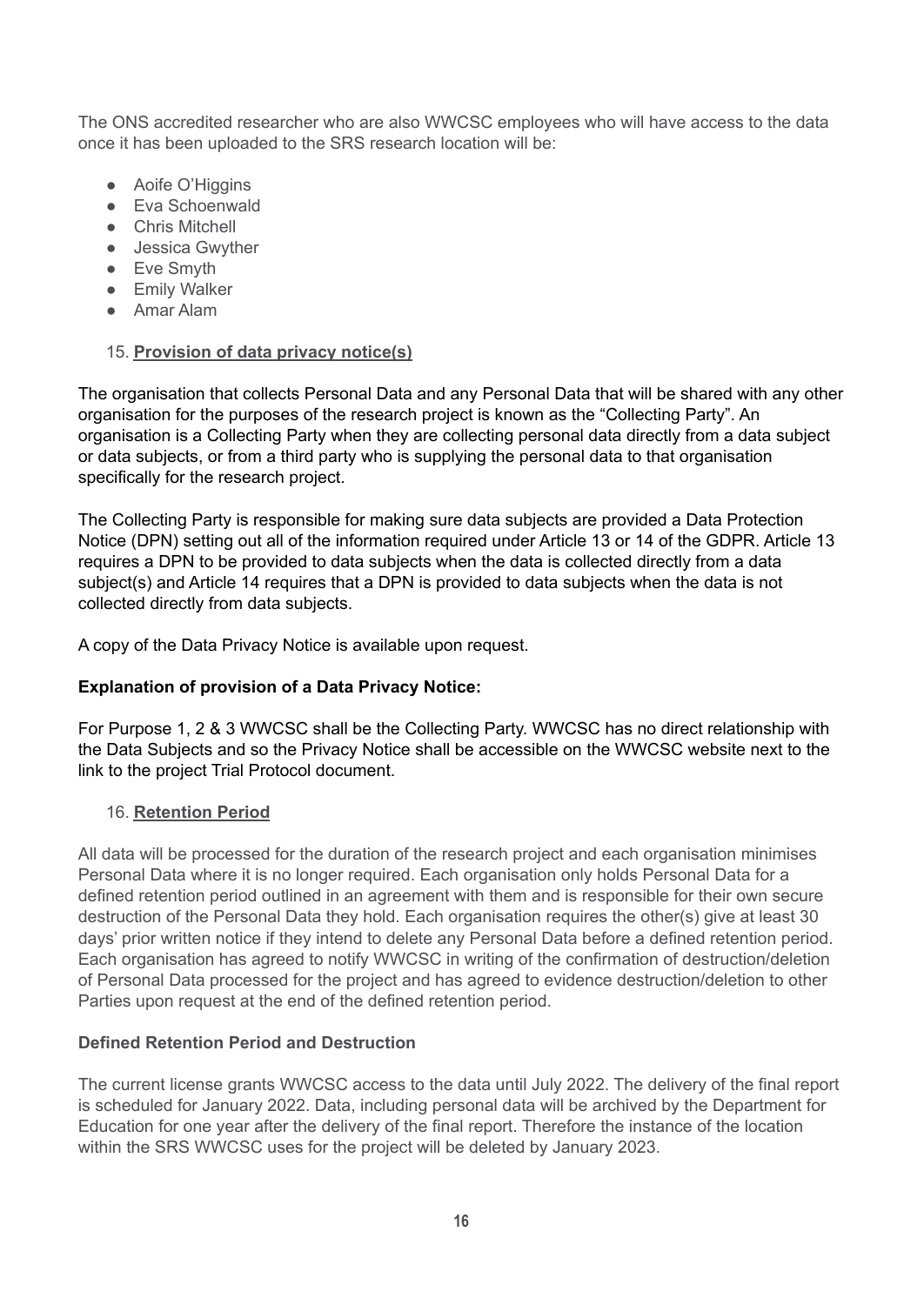The DfE will move this data (from that point anonymised to WWCSC without another application process) to the WWCSC Data Archive on our behalf which is governed under the rules of the Digital Economy Act 2017 and it will be held in this location indefinitely.

WWCSC/All organisations recognise there is a possibility for the scheduled date of final report delivery to change. Should this happen this will be reflected in a Grant Variation Letter between WWCSC and the relevant organisation(s). The new agreed date of delivery of the final report will be the point at which the timeframe for when deletion begins.

Upon delivery of the final report, the DfE will anonymise the data and request the data be moved into the WWCSC Data Archive. The WWCSC Data Archive is within the Office for National Statistics Secure Research Service (ONS SRS) and is an instance in the SRS separate to the instance used to conduct the research. WWCSC is the sole controller of the data held in its Data Archive. The data held in the WWCSC Data Archive is non-identifiable and held indefinitely.

If you would like further information or explanation about this please contact us at dpo@whatworks-csc.org.uk.

### 17. **Data Processors**

Where an organisation engages a third-party to process any personal data for the project, that third party is known as a "Data Processor" and each organisation has agreed to enter into a Data Processing Agreement (DPA) with each third-party. The DPA incorporates all the provisions required under [Article](https://gdpr-info.eu/art-28-gdpr/) 28 of the GDPR. Each organisation remains fully liable for the acts and omissions of the third-party processor(s). Each organisation is also responsible for being able to provide copies of DPAs upon request to any other organisation involved in the project.

#### 18. **Data Location**

**Data Location**  $\boxtimes$  United Kingdom (UK)

☐ European Economic Area (EEA)

- ☐ Outside UK/EEA
	- 19. **Data Protection ID** (internal reference)

#### **Data Access Location**

 $\boxtimes$  United Kingdom (UK) ☐ European Economic Area (EEA) ☐ Outside UK/EEA

#2118

## 20. **Archiving**

WWCSC seeks better outcomes for children, young people and families by bringing the best available evidence to practitioners and other decision makers across the children's social care sector. It achieves this objective by supporting and/or funding social care intervention programmes in order to conduct real-world evidence-based research on the effectiveness of the intervention programmes it supports.

The data archive continues WWCSC's service to the Social Care sector as is its remit from the funding it receives from the UK Department for Education. Creating an accessible data archive means the data collected from our evaluations can be used to conduct re-analysis, additional new analysis, including meta-analysis and the ability to merge and use the data for new research to be conducted within the aim of having a positive social impact to society as a whole.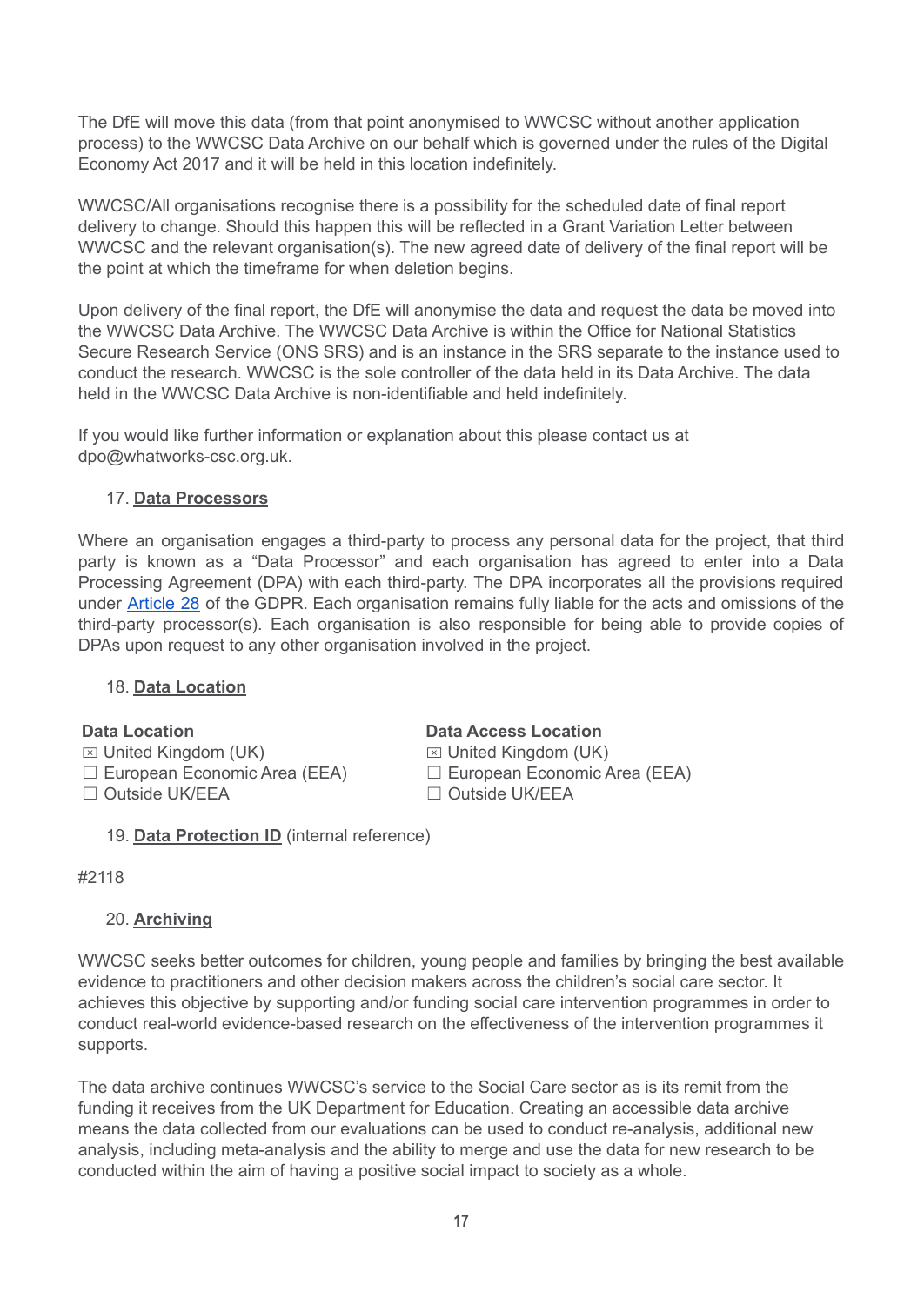Research data from a large proportion of the evaluations WWCSC either conducts or commissions, is stored in perpetuity, to be accessed (on formal request and subsequent WWCSC approval) by researchers. Researchers may or may not be employed or commissioned by WWCSC.

WWCSC has conducted Data Protection Impact Assessment (DPIA) on its Data Archive and sought outside consultation from the Information Commissioner's Office, the Department for Education and the Office for National Statistics who also house the data. The outcome of the DPIA is that the capture and use of data within the Data Archive and for future research is of low risk to data subjects.

Should the data for this project be appropriate for the Data Archive it will have been indicated earlier in this document. The nature of the processing is for transfer to a secure Data Archive, the indefinite storage within a secure Data Archive location and the subsequent re-use of data for research purposes based on ethical and ONS and separate WWCSC approval for the access and re-use of the data.

The WWCSC Data Archive is stored in the Office for National Statistics' (ONS) Secure Research Service (SRS). The ONS acts as a processor for WWCSC when storing the WWCSC Data Archive in the SRS. WWCSC has entered into a legally binding Data Processor Agreement with the ONS, which will comply with the requirements of Article 28 of the UK GDPR.

The SRS data location is in the UK and the source of the data for the archive will be a combination of WWCSC and external evaluation partners funded and commissioned by WWCSC which are also located in the UK. The retention of the data in the Data Archive is indefinite. There is no sharing of data outside the SRS due to the security protections and methodology for accredited subsequent access which is highly regulated by the ONS through their "5 safes" framework.

The data in the SRS is of a highly sensitive nature as it will relate to children in the social care environment, parents, teachers, social workers and related third party representatives, and, depending on the context of the research the data relates to, could contain special categories of data including but not limited to ethnicity, health, religion, sexual orientation and/or parental background and abuses that may have been suffered.

No data in the SRS will be directly identifiable to any data subject to which it relates through a process of decoupling, reducing where possible, de-identifying, pseudonymisation and/or anonymising data where possible. The nature of the de-identification process will have similarities for each dataset, although may also have differences so that each dataset remains usable but the data in the SRS remaining not directly identifiable.

#### 21. **Definitions:**

**Data Controller** means the natural or legal person, public authority, agency or other body which, alone or jointly with others, determines the purposes and means of the processing of personal data.

**Joint Controller** means where two or more controllers jointly determine the purposes and means of processing. They shall in a transparent manner determine their respective responsibilities for compliance with the obligations of the GDPR.

**Independent Controller** means each controller shall determine the purposes and means of processing of the personal data being processed independent of each other and each have their own data controller responsibilities for the processing of that data.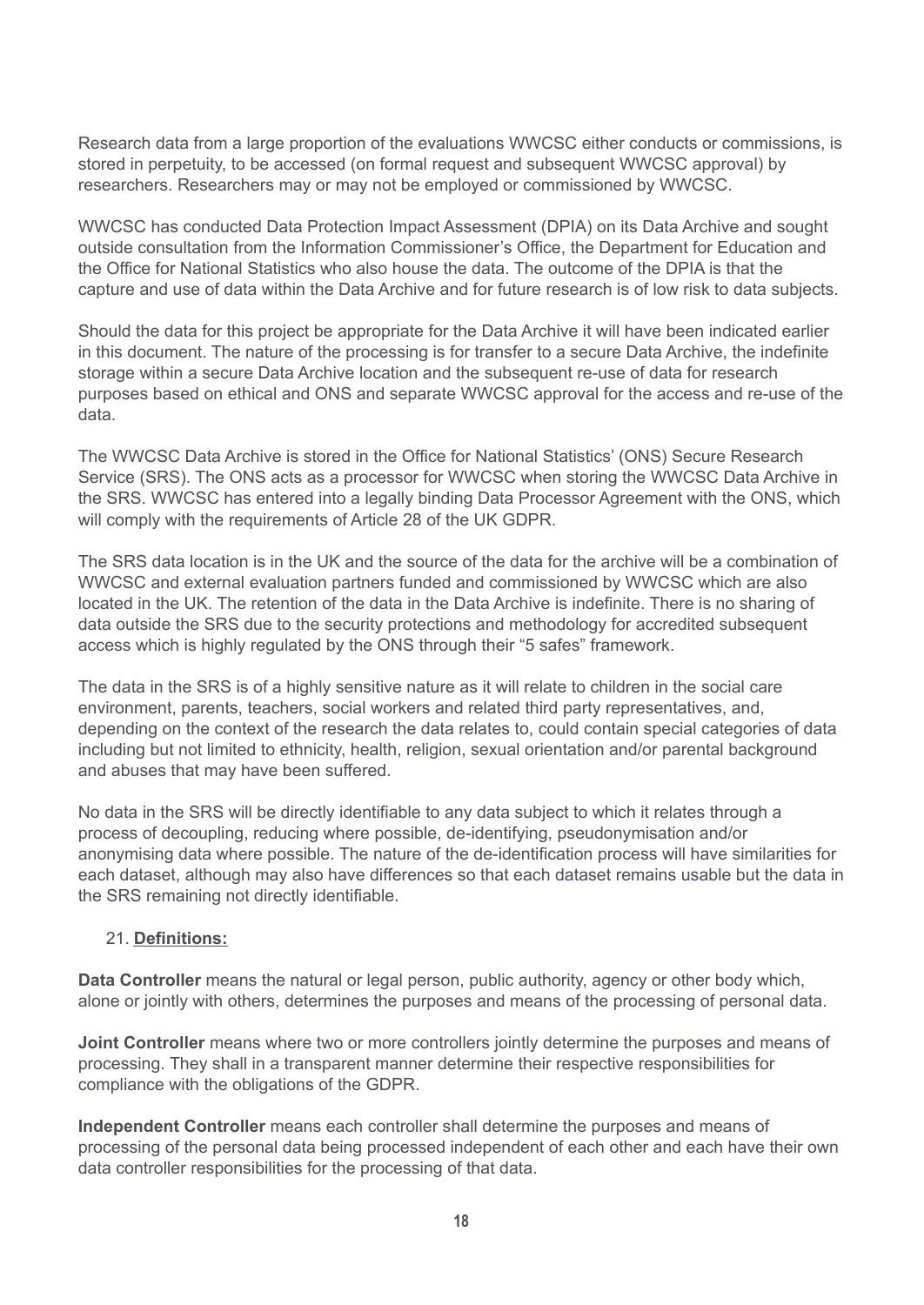**Data Processor** means the natural or a legal person, public authority, agency or other body which processes personal data on behalf of a Data Controller.

**Personal Data** means any information relating to an identified or identifiable natural person ('data subject').

**Shared Personal Data** means any Personal Data captured that shall be shared with other parties named in this agreement. Shared Personal Data may not, in all circumstances, mean all Personal Data collected for the Agreed Purpose.

**Data Subject** means a natural person who can be identified, directly or indirectly, in particular by reference to an identifier such as a name, an identification number, location data, an online identifier or to one or more factors specific to the physical, physiological, genetic, mental, economic, cultural or social identity of that natural person.

**Processing** means any operation or set of operations which is performed on personal data or on sets of personal data.

**Recipient** means a natural or legal person, public authority, agency or another body, to which the personal data are disclosed, whether a third party or not.

**Data Protection Laws** means all applicable data protection and privacy legislation, regulations and guidance including the UK General Data Protection Regulation ("GDPR") and the Data Protection Act 2018 and the Privacy and Electronic Communications (EC Directive) Regulations 2003; and any guidance or codes of practice issued by the ICO from time to time (all as amended, updated or re-enacted).

**Joint Controller Arrangement** ("JCA"): means an arrangement between two or more controllers who jointly determine the purposes and means of processing. The JCA shall in a transparent manner determine each controller's respective responsibilities for compliance with the obligations of the GDPR.

**Personal Data Breach** means a breach of security leading to the accidental or unlawful destruction, loss, alteration, unauthorised disclosure of, or access to, Personal Data transmitted, stored or otherwise processed.

**Receiving Party or Parties** means the party or parties who receive data shared for a specific purpose by another Party, the Sharing Party. The Receiving Party or Parties become the Controller or joint Controllers of the data.

**Sharing Party** means the Party sharing data they are the Controller of with one or more parties, the Receiving Party or Parties.

**Data Archive:** means the storage location used by WWCSC to retain de-identified, pseudonymised and/or anonymised evaluation data for use in subsequent research projects by WWCSC and/or external researchers. The WWCSC Data Archive location is the Office for National Statistics (ONS) Secure Research Service (SRS) based in the UK accredited under the Digital Economy Act 2017 (further information can be found on our website).